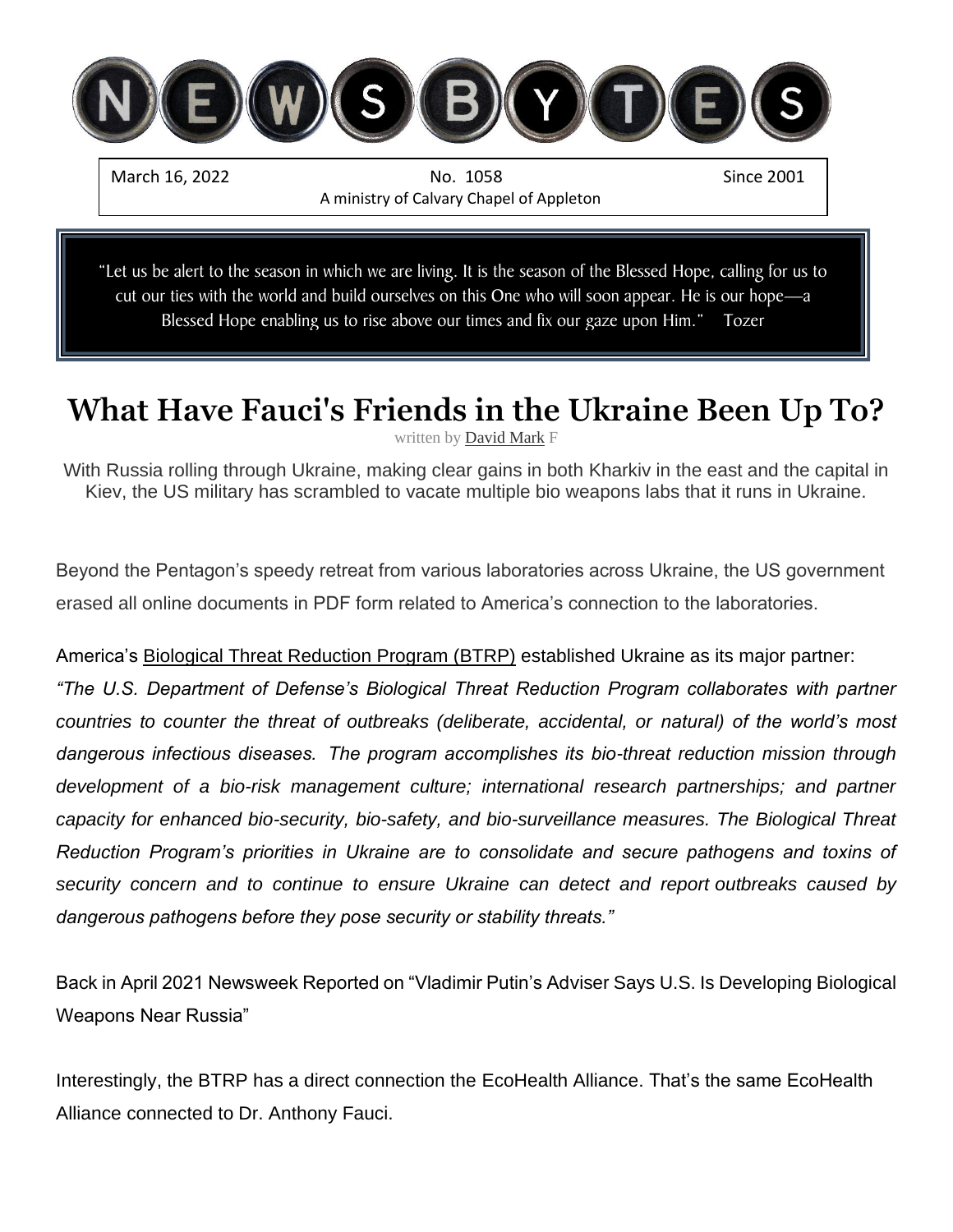It doesn't take much to add all of this up. Ukraine is at the forefront of the US Department of Defense's Biological Threat Reduction Program that essentially is another form of a Wuhan lab, which means the US DoD is researching bioweapons right across the border from Russia. Putin may be brutal, but given what came out of Wuhan, these bioweapon research facilities in the Ukraine appear to be an existential danger to Russia. Why would he want to take a chance with an increasingly brazen NATO on his doorsteps and the threat of bioweapons?

None of the above justifies the Russian army's brutality in its attacks on Ukraine, but the US DoD's games in far off places having been causing more problems than they solve and if the game here was to get a one up on Russia, then it is America's willingness to play with fire that is the real trigger for this war.

NATO has done a good job over the years painting itself as the "defender of freedom" against an autocratic Russia. However, given the brutality showed across the world connected to COVID-19 restrictions, coupled with the fact that it was the USA's own government (albeit only a clandestine part of it) that had a [direct hand in developing](https://www.israelunwired.com/fauci-behind-pandemic/) the COVID-19 pathogen, it is increasingly getting harder to tell the difference between the two sides.

## **Zelensky suggests Jerusalem host negotiations between Ukraine, Russia**

At briefing to reporters, Ukrainian president says Israeli PM can play 'an important role' in efforts to end war

By **TOI [STAFF](https://www.timesofisrael.com/writers/times-of-israel-staff/)**12 March 2022, 5:03 pm



Ukrainian President Volodymyr Zelensky speaks to reporters in Kyiv, March 12, 2022. (Ukrainian Presidential Press Office)

Ukrainian President Volodymyr Zelensky suggested on Saturday that negotiations between Ukraine and Russia to end the war could be held in Jerusalem.

The Ukrainian leader also told media he believed Israel could

provide security guarantees for his country, and said he hoped Prime Minister Naftali Bennett would have a positive influence on negotiations.

Zelensky spoke at a special briefing for reporters from Kyiv, under heavy guard.**j**"We generally support mediation by anyone," he said in an answer to a question about Israel's potential role, posed by a reporter for [Haaretz.](https://www.youtube.com/watch?v=AW-lZ742_Pw) "But I wouldn't call Prime Minister Bennett 'anyone.' You can play an important role because Israel is a country with a rich history."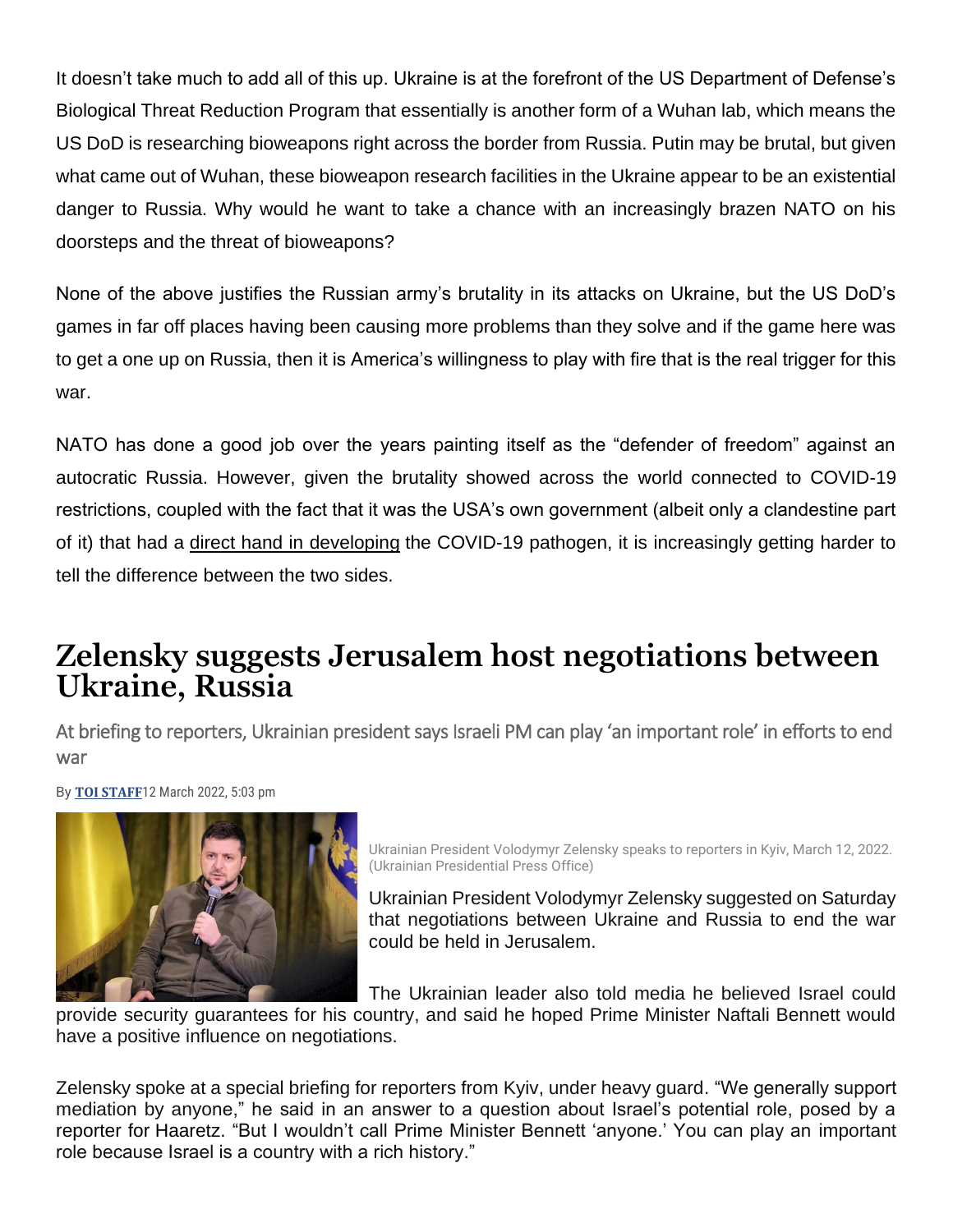Zelensky added that Ukrainian immigrants were among Israel's founders, "who brought with them their history and their desire to build a great country, as it is now. So it's not bad at all for us to have such mediation."

He said he told Bennett he did not believe negotiations could take place in Russia, Ukraine, or Belarus.

"These are not places where we can come to any understandings on ending the war — I'm not talking about technical meetings but meetings between leaders. I believe Israel can be such a place, especially Jerusalem. I think so, and I said this to Bennett."

Channel 12 cited unnamed Israeli government sources as saying Russian President Vladimir Putin was considering the proposal but "it's premature to assess its chances."

Zelensky said his government assessed that some 1,300 Ukrainian troops had been killed in the fighting so far. He insisted that Russian losses were far higher.

He also said Russia "will conquer Kyiv only if they kill all of us. They'll need to live in a world without us. They won't find friends among Ukrainians."

Speaking to Channel 12 news, Israel's Ambassador to Ukraine Michael Brodsky, who is temporarily back in Israel, said of Zelensky's remarks: "The idea to hold a summit in Jerusalem has also been raised before. If it can contribute, I think we of course must agree and take the idea forward.

Brodsky added: "The question is not really where but what. If we get to the 'what,' then of course there can be a meeting in Jerusalem. There can be a meeting anywhere, but Jerusalem has symbolic significance, and I think President Zelensky is referring precisely to that significance."

Asked how the city was significant in this context, Brodsky said: "As a city of all the faiths. A city where individuals and people of different faiths live in coexistence. A city that is equally important for Ukrainians and Russians."

Earlier in the day, a top adviser to Zelensky denied a report that Israel had pushed the Ukrainian leader to [accept](https://www.timesofisrael.com/ukraine-official-said-to-claim-bennett-pushed-zelensky-to-surrender-to-putin-deal/) an offer from Putin that would see Kyiv make significant concessions to end Russia's invasion.

Mikhail Podolyak tweeted that Bennett did not urge Ukraine to agree to the Russian demands, as was reported Friday by two Hebrew-language outlets.

Bennett, Podolyak wrote, "just as other conditional intermediary countries, does NOT offer Ukraine to agree to any demands of the Russian Federation.

"This is impossible for military & political reasons," he added.

Podolyak said that Israel has urged Russia "to assess the events more adequately."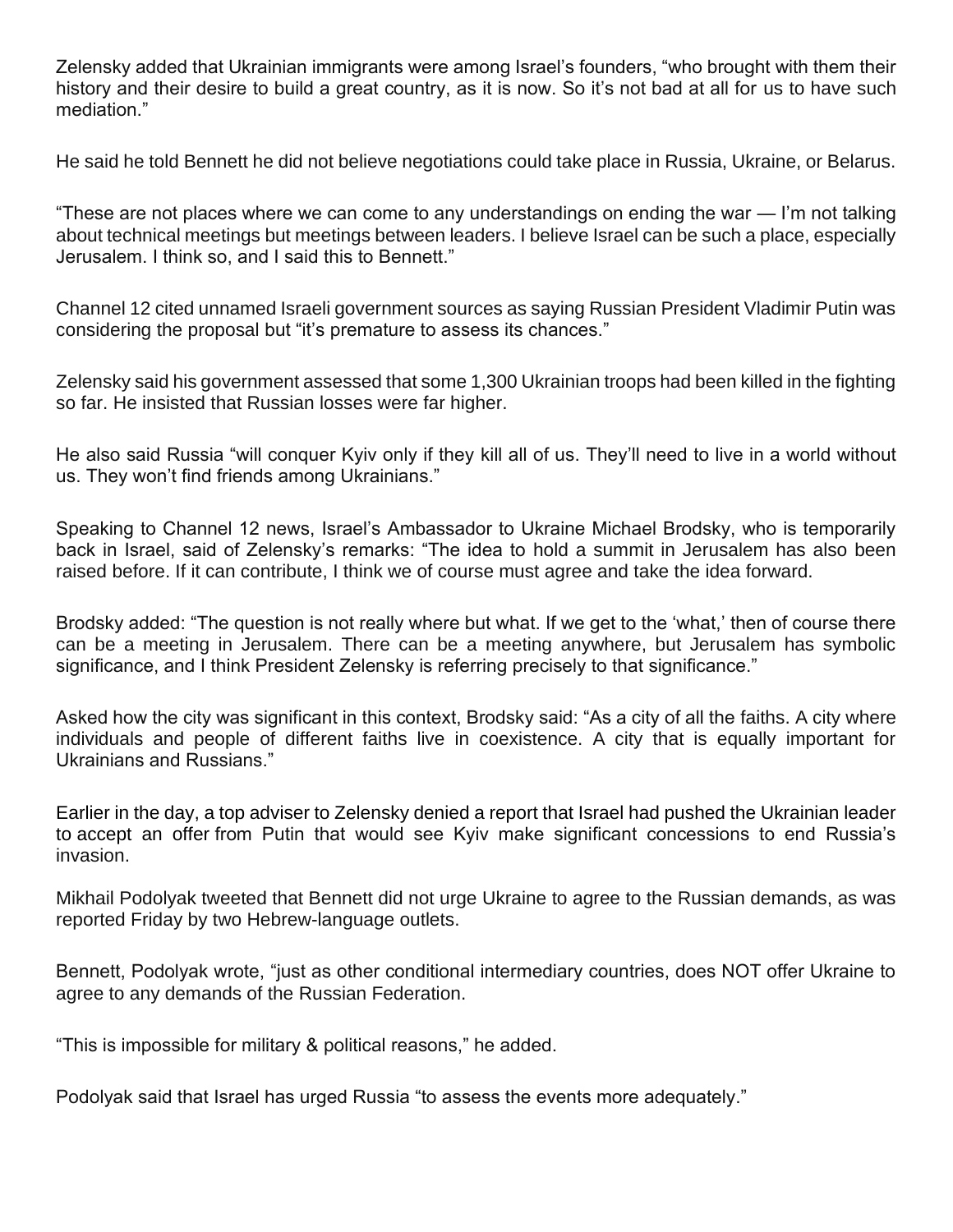Israel has been engaged in diplomatic efforts to try to end the war in Ukraine, with Bennett traveling to Moscow last Saturday for an hours-long meeting with Putin. He was the first foreign leader to sit down with the Russian president since the Russian invasion of Ukraine on February 24.

The Haaretz and Walla news sites did not specify on Friday the details of Putin's offer as reportedly conveyed by Bennett, but previous reports from Walla said that the Russian leader was demanding an independent Donbas region, stopping short of seeking regime change in Ukraine.

Other reports have suggested that the plan Bennett brought to Zelensky includes recognizing Russia's annexation of Crimea, recognizing Donetsk and Luhansk as separate entities, and changing the Ukrainian constitution to rule out joining NATO.

"Bennett has proposed that we surrender," an unnamed senior Ukrainian official told the Israeli news sites Friday. "We have no intention of doing so. We know that Putin's proposal is just the beginning."The prime minister's office denied the reports. A source in the Prime Minister's Office said Friday, "It is doubtful whether this is a senior official who is in Ukraine and on [Bennett's] call [with Zelensky], since it took place on a private line."

The PMO source denied that Bennett told Zelensky to take Putin's offer, "as Israel does not have such an offer."

"In any case, the prime minister does not intend to give Zelensky recommendations or advice on how to act at any stage," the source told Walla. "The conversation between the two was long and positive and included the possibility of a meeting [between Russian and Ukrainian negotiators] in Jerusalem."

Israel has long had good relations with both Ukraine and Russia, and has been seeking to use its position to broker an agreement as it also tries to walk a tightrope maintaining its ties to both countries. But its relationship with Kyiv has strained as Bennett has avoided directly blaming Russia for the war, although Foreign Minister Yair Lapid has done so.

The unnamed Ukrainian official was quoted in the Hebrew reports soon after Ukraine's ambassador to Israel, Yevgen Korniychuk, gave a press conference at which he [urged](https://www.timesofisrael.com/ukraine-envoy-israel-is-afraid-of-russia-and-should-drop-neutral-position/) Israel to drop its neutrality and side openly with Ukraine. He noted that Bennett was not the only mediator, and claimed Israel was "afraid" of offending Moscow.

### **How a New Digital Dollar Could Shake the US Financial System**

**The Biden administration is looking into a government-issued digital currency. The implications would be profound.**

The president ordered federal agencies to prepare a report within six months analyzing the pros and cons of a Central Bank Digital Currency.

BIDEN yesterday issued an [executive order](https://www.whitehouse.gov/briefing-room/presidential-actions/2022/03/09/executive-order-on-ensuring-responsible-development-of-digital-assets/) that could lead to the US creating a digital currency.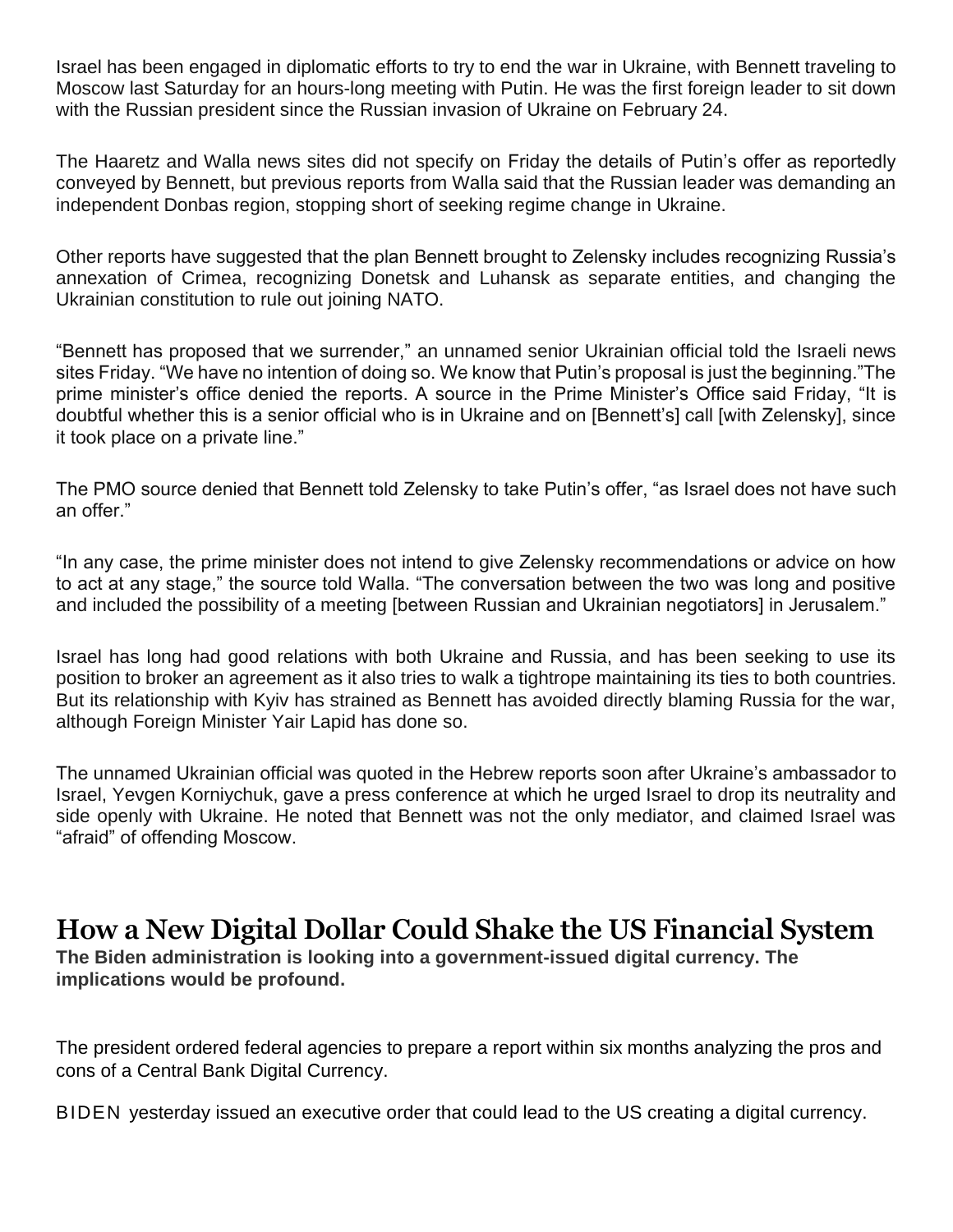This story originally appeared on [Ars Technica,](https://arstechnica.com/tech-policy/2022/03/biden-considers-digital-dollar-heres-how-it-could-differ-from-regular-money/) a trusted source for technology news, tech policy analysis, reviews, and more. Ars is owned by WIRED's parent company, Condé Nast.

"My Administration places the highest urgency on research and development efforts into the potential design and deployment options of a United States CBDC [Central Bank Digital Currency]," the executive order said. "These efforts should include assessments of possible benefits and risks for consumers, investors, and businesses; financial stability and systemic risk; payment systems; national security; the ability to exercise human rights; financial inclusion and equity; and the actions required to launch a United States CBDC if doing so is deemed to be in the national interest."

Biden's order said a US-issued digital currency could be used to "support efficient and low-cost transactions, particularly for cross-border funds transfers and payments, and to foster greater access to the financial system, with fewer of the risks posed by private sector-administered digital assets" such as [bitcoin](https://www.wired.com/tag/bitcoin/) and other [cryptocurrencies.](https://www.wired.com/tag/cryptocurrency/) But there are "potential risks and downsides to consider," and Biden ordered federal agencies to prepare a report within six months analyzing the implications. Over 100 countries are already "exploring or piloting" CBDCs, the White House said.

Biden also [ordered](https://www.whitehouse.gov/briefing-room/statements-releases/2022/03/09/fact-sheet-president-biden-to-sign-executive-order-on-ensuring-responsible-innovation-in-digital-assets/) government agencies to develop policies for managing cryptocurrencies that already exist. "The rise in digital assets creates an opportunity to reinforce American leadership in the global financial system and at the technological frontier, but also has substantial implications for consumer protection, financial stability, national security, and climate risk," the White House said. Biden's order "encourages regulators to ensure sufficient oversight and safeguard against any systemic financial risks posed by digital assets."

Biden's order noted that "negative [climate impacts](https://www.wired.com/tag/climate/) and environmental pollution ... may result from some cryptocurrency [mining.](https://www.wired.com/tag/mining/)" There would be no need for mining with a digital currency issued by a central bank.

Bitcoin's price was up 8 percent Wednesday, and other cryptocurrencies rose as Biden's order "appeared to take a supportive stance toward the industry," [CNBC wrote.](https://www.cnbc.com/2022/03/09/bitcoin-btc-jumps-after-treasury-statement-on-crypto-executive-order.html) Bitcoin's price has been highly volatile, as it "began the pandemic at \$7,300, peaked at around \$68,000 before falling back down to about \$39,000," a Biden administration official noted in a [call with reporters](https://www.whitehouse.gov/briefing-room/press-briefings/2022/03/09/background-press-call-by-senior-administration-officials-on-the-presidents-new-digital-assets-executive-order) on Tuesday.

#### **What Is a Central Bank Digital Currency?**

The Federal Reserve [explains](https://www.federalreserve.gov/central-bank-digital-currency.htm) that a Central Bank Digital Currency "is generally defined as a digital liability of a central bank that is widely available to the general public." That's in contrast to the two current types of central bank money in the US: "physical currency issued by the Federal Reserve and digital balances held by commercial banks at the Federal Reserve," a Federal Reserve [FAQ](https://www.federalreserve.gov/cbdc-faqs.htm) said.

"While Americans have long held money predominantly in digital form—for example in bank accounts, payment apps, or through online transactions—a CBDC would differ from existing digital money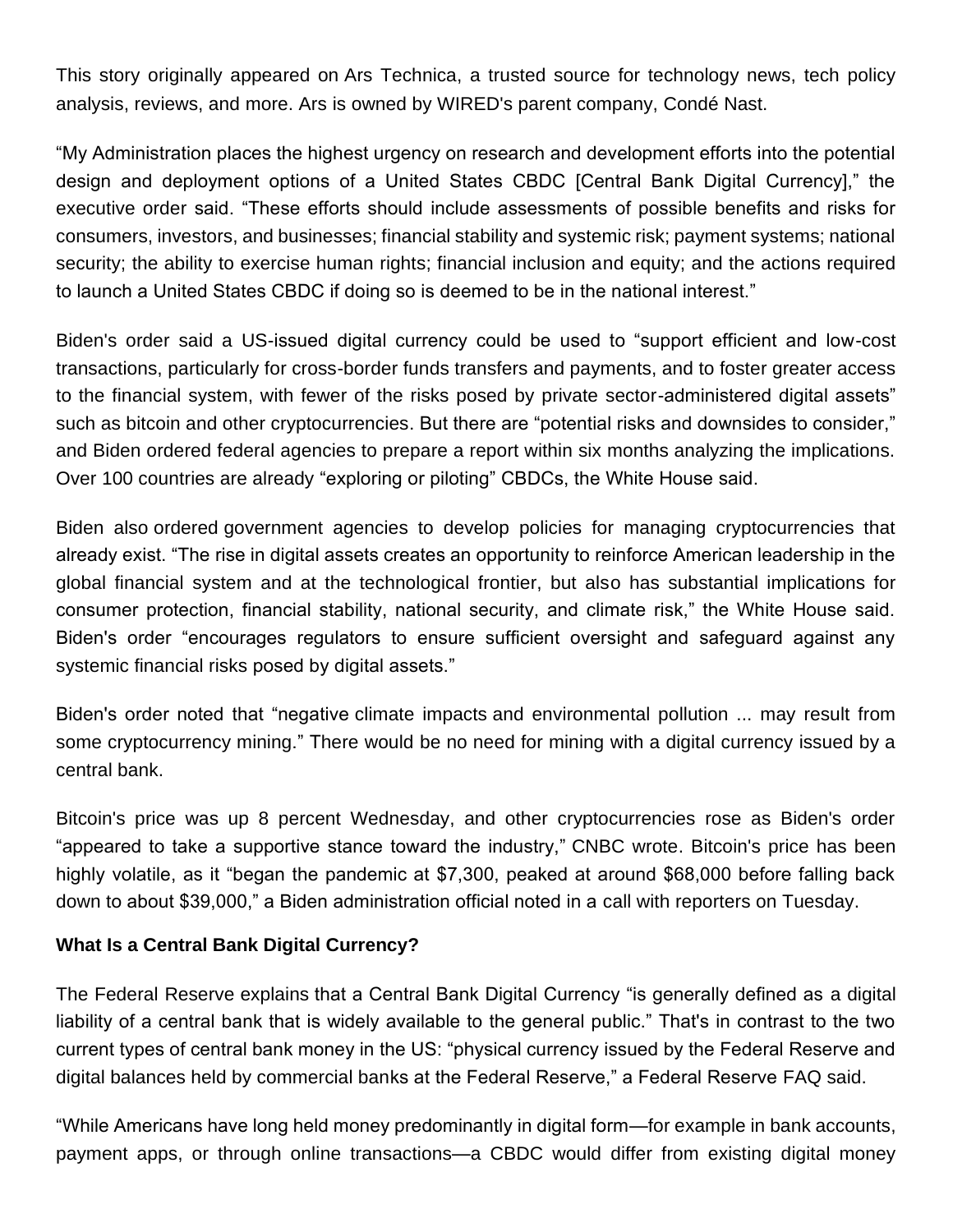available to the general public because a CBDC would be a liability of the Federal Reserve, not of a commercial bank," the Federal Reserve says. Because it would be a liability of the Federal Reserve, "a CBDC would be the safest digital asset available to the general public, with no associated credit or liquidity risk."

A US-issued digital currency would in some ways be similar to stablecoins that are pegged to the value of the dollar. A major difference is that CBDCs would be issued by the Federal Reserve itself.

The Federal Reserve says it hasn't decided whether to pursue a digital currency but notes that a CBDC "could provide households and businesses a convenient, electronic form of central bank money, with the safety and liquidity that would entail; give entrepreneurs a platform on which to create new financial products and services; support faster and cheaper payments (including cross-border payments); and expand consumer access to the financial system."

"The Federal Reserve does not intend to proceed with issuance of a CBDC without clear support from the executive branch and from Congress, ideally in the form of a specific authorizing law," the Federal Reserve also says.

A US CBDC wouldn't replace cash or paper currency. "The Federal Reserve is committed to ensuring the continued safety and availability of cash and is considering a CBDC as a means to expand safe payment options, not to reduce or replace them," the Federal Reserve said.

Senior Biden administration officials told reporters that "the implications of potentially issuing a digital dollar are profound." But those officials added that they intend to "maintain the centrality of the dollar in global financial markets and in the global economy."

### **Digital Currency Can Be a Tool for Surveillance**

Digital currency issued by a central bank can be used as a tool for government [surveillance](https://www.wired.com/tag/surveillance/) of citizens and control over their financial transactions. This has been a concern with China's digital currency, which is in the [early stages](https://www.cnbc.com/2022/01/11/china-digital-yuan-pboc-to-expand-e-cny-use-but-challenges-remain.html) of rollout. As [Akram Keram,](https://www.chinafile.com/contributors/akram-keram) an expert on China at the National Endowment for Democracy, [wrote last year,](https://www.washingtonpost.com/opinions/2021/03/02/china-digital-yuan-currency-surveillance-privacy/) "With digital yuan, the CCP [Chinese Communist Party] will have direct control over and access to the financial lives of individuals, without the need to strong-arm intermediary financial entities. In a digital-yuan-consumed society, the government easily could suspend the digital wallets of dissidents and human rights activists, for example."

The Federal Reserve said that any US-issued digital currency "would need to strike an appropriate balance between safeguarding the privacy rights of consumers and affording the transparency necessary to deter criminal activity." That could be accomplished with an intermediated model in which "the private sector would offer accounts or digital wallets to facilitate the management of CBDC holdings and payments," thus "facilitat[ing] the use of the private sector's existing privacy and identitymanagement frameworks," the Federal Reserve said.